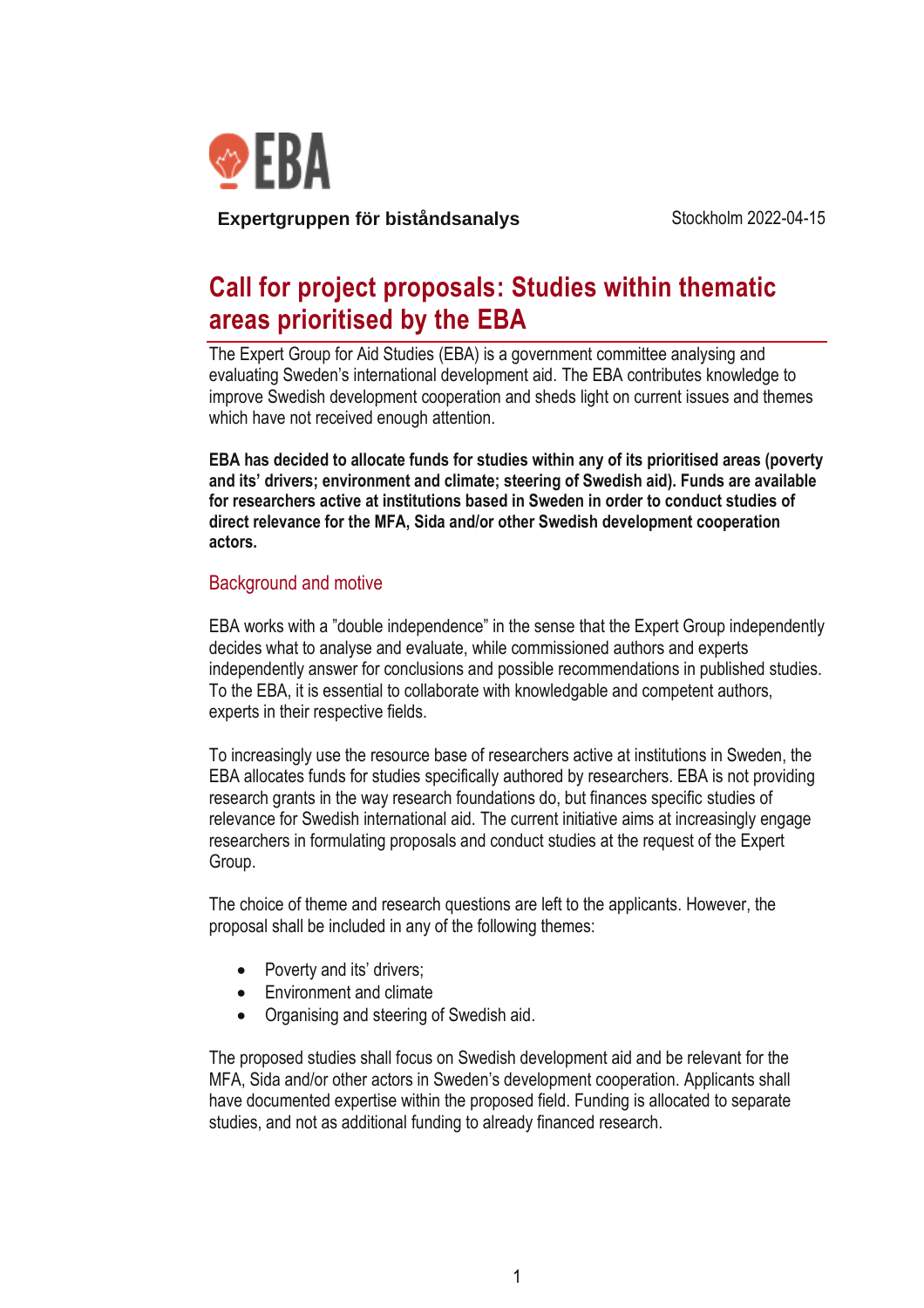# Application process, budget and timetable

The application is made in two separate steps. In a first round a project idea is briefly presented, with full author CVs annexed. Final day for project ideas is Sunday 22May 2022, at midnight.

A review committee invites, after selection, short-listed applicants to provide a full application, in line with the EBA template for proposals (will be sent to selected applicants). The invitations will be sent by Friday the 22 June 2022. Final date to provide full applications is Sunday the 14 August 2022. The review committee will assess the full applications, and delivers on the basis of this a recommendation to the Expert Group, which on its meeting 7 September 2022 decides what proposal/s to accept.

### **Preliminary timetable**

| Final date for application requests (step 1)                  | 22 May              |
|---------------------------------------------------------------|---------------------|
| Invitation to selected applicants to provide full application | 22 June             |
| Final day for application (step 2)                            | 14 August           |
| Decision on proposals                                         | 7 September         |
| Contract signing EBA and authors                              | September - October |
| Conducting of study                                           | To be negotiated    |
| Planned launch                                                | To be negotiated    |
|                                                               |                     |

### *Step one: Request to file an application*

All interested researchers active at Swedish-based research institutes and institutions are eligible to request to be short-listed during step one. EBA will in the next step invite selected researchers to hand in a full application.

The request to file an application shall be sent by e-mail to [ud.eba@gov.se.](mailto:ud.eba@gov.se) Write "Call for applications" in the subject line. The request shall include:

- 1. Project idea (maximum 900 words)
- 2. Complete CVs for researcher/s
- 3. A list of the lead researcher's most relevant research studies (maximum 5 studies, not older than 5 years)

Applicants are asked not to hand in documents or texts that have not explicitly been asked for under these three points.

The assessment will be based on the above information, applying EBAs five assessment criteria (Criterion 1 in appendix 1), experience and competence of the researchers (Criterion 3 in appendix 1) and the originality of the project idea.

### *Step two: Full application / project proposal*

One or several researchers/research teams will be invited to provide full proposals for studies. A detailed description of the study's process, design and methods shall be presented. It is up to the applicant/s to choose study design and methods. The study shall be conducted with high scientific quality and the choice of method and design be clearly motivated.

The project proposal shall be written in Swedish or English and not exceed 12 pages. The proposal shall contain: background, project question and motives, description of intended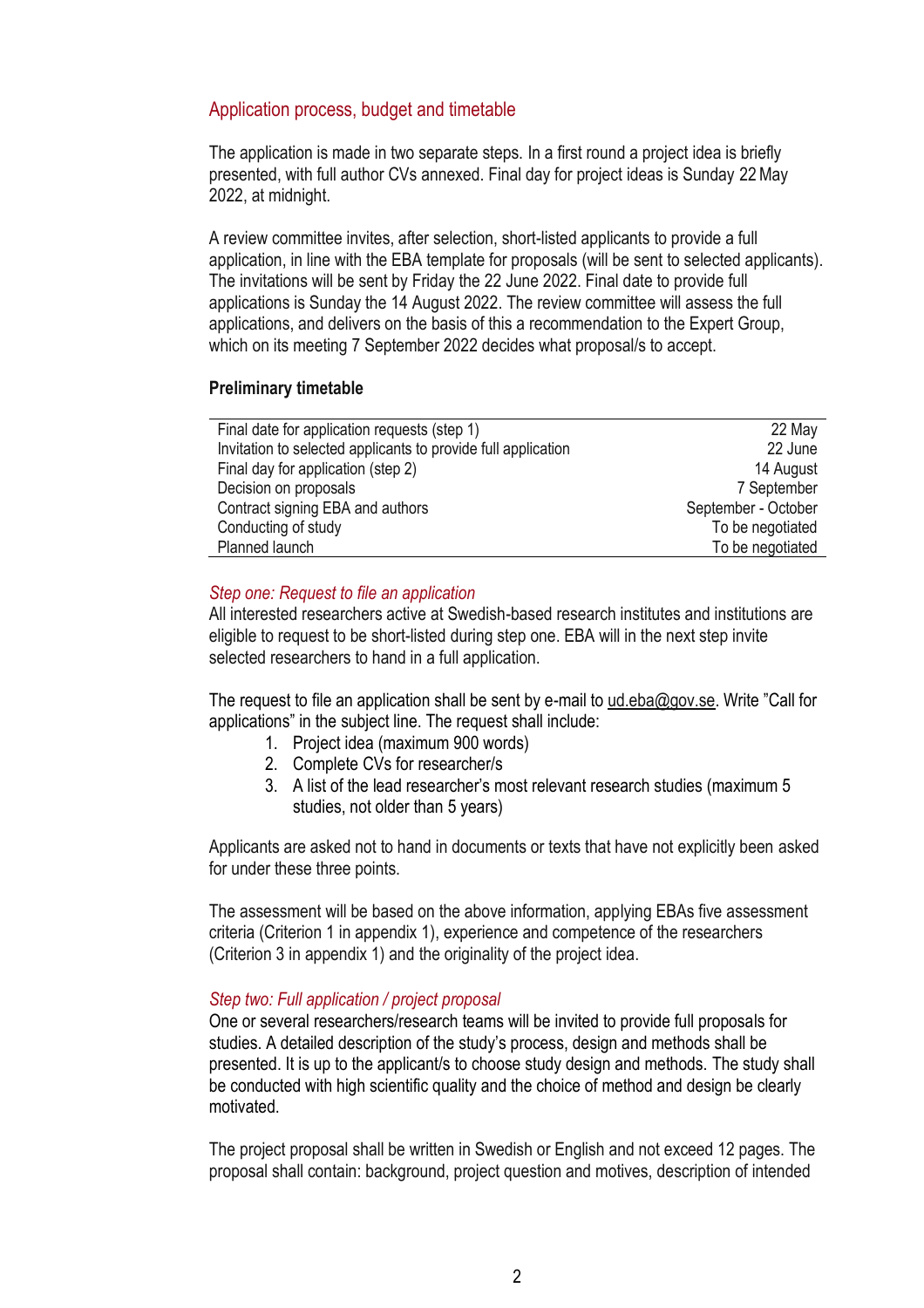users/target group, method, literature/data, scope and limitations, expected results, size and format of report, timetable, budget proposal (with cost/ hour for each team member). As attachment to the application author CV:s.

The budget proposal shall allow for two to four meetings with the reference group for the study (to be assigned by the EBA after consultation with authors), and participation in an event launching the report of the study. These activities will take place in Stockholm, alternatively over video.

Applicants are also expected to, in step two, inform about all possible conflicts of interest regarding members of the team, as these may constitute basis for exclusion.

A team consisting of member of the Expert Group and the secretariat will assess incoming applications, based on EBA's five assessment criteria, the design and feasibility, authors qualifications and costs (see appendix 1).

Applications shall be valid until 30 November 2021.

Any questions about the process or content of the proposals can be asked via e-mail to [ud.eba@gov.se.](mailto:ud.eba@gov.se) Application documents will, when the assessment process is finalised, be subject to Swedish transparency legislation. Separate sections in documents may be masked in the version made public if good reason are presented (clear motives why economic damage may be caused if made public). The applicant/s are fully responsible for requesting secrecy on these occasions.

#### *Scope of studies*

The law of public procurement guide the extent to which studies may be initiated through direct procurement, as in this case. To stay below the threshold amount for direct procurement the costs of each study may not exceed SEK 700 000 (excluding VAT). The timing of the study may be freely decided, however to be relevant to Swedish development aid, it might be important to link the study to events or ongoing processes, which may impact on the timing.

#### *EBA's assessment criteria*

Studies that EBA chooses to conduct shall be of relevance to Swedish international development cooperation, either to those deciding on the direction, policy and implementation of aid, or to those at the implementing end. In its assessment of studies to conduct, the EBA considers the following five general critera:

- Degree of new knowledge
- Policy relevance
- Timeliness
- Large effect /share of aid budget
- Principal importance

To be selected a study should fulfil at least one of these criteria. The fulfilment of more than one criteria generally makes the study even more relevant, however this does not happen automatically, but is assessed from case to case.